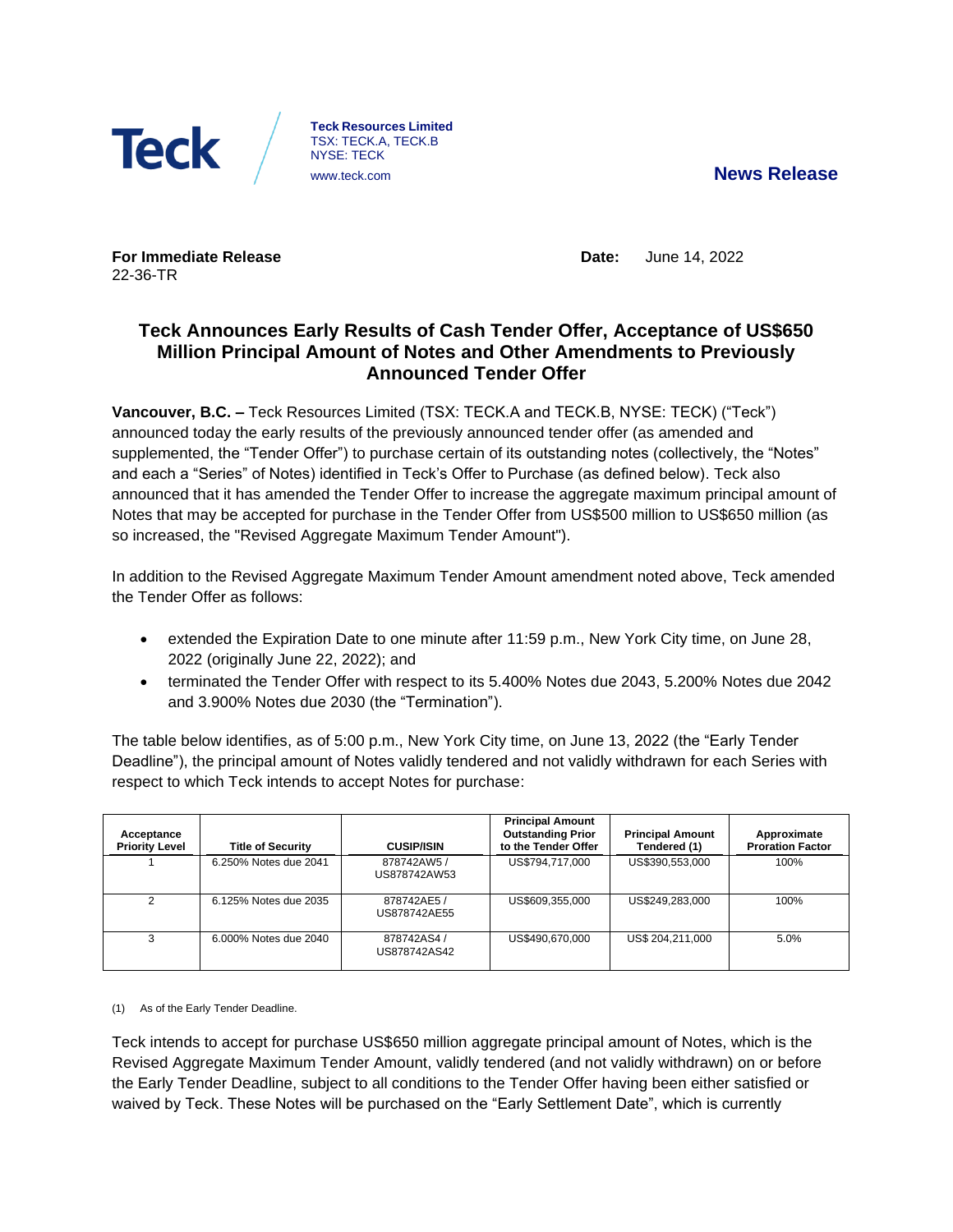expected to occur on June 16, 2022, subject to all conditions to the Tender Offer having been either satisfied or waived by Teck.

The amount of each Series of Notes that is to be purchased on the Early Settlement Date will be determined in accordance with the acceptance priority levels and the proration procedures described in the Offer to Purchase dated May 24, 2022 (as amended and supplemented by this news release and Teck's news release dated June 7, and as it may be further amended or supplemented, the "Offer to Purchase"), subject to the Revised Aggregate Maximum Tender Amount. It is expected that the 6.250% Notes due 2041 and the 6.125% Notes due 2035 accepted for purchase will not be subject to proration and the 6.000% Notes due 2040 accepted for purchase will be subject to a proration factor of approximately 5.0%. Since the Tender Offer was fully subscribed as of the Early Tender Deadline, holders who validly tender Notes after such date and on or before the Expiration Date will not have any of their Notes accepted for purchase.

Notes tendered in the Tender Offer that have not been accepted for purchase due to proration or the Termination will be returned promptly to the tendering holders.

Holders of Notes validly tendered and not validly withdrawn on or before the Early Tender Deadline and accepted for purchase will be eligible to receive the applicable Total Tender Offer Consideration (as defined in the Offer to Purchase), which includes an Early Tender Premium (as defined in the Offer to Purchase) of US\$50 per US\$1,000 principal amount of Notes. The applicable Total Tender Offer Consideration will be determined by reference to a fixed spread specified for such Series of Notes over the yield based on the bid-side price of the applicable Reference U.S. Treasury Security, as described in the Offer to Purchase. The Total Tender Offer Consideration will be calculated by the Dealer Managers (identified below) for the Tender Offer at 10:00 a.m., New York City time, on June 14, 2022. In accordance with the terms of the Tender Offer, the withdrawal deadline was 5:00 p.m., New York City time, on June 7, 2022. As a result, tendered Notes may no longer be withdrawn, except in the limited circumstances described in the Offer to Purchase.

All payments for Notes tendered on or before 5:00 p.m., New York City time, on June 13, 2022 (the "Early Tender Deadline") that are purchased by Teck will also include accrued and unpaid interest on the principal amount of Notes tendered and accepted for purchase from the last interest payment date applicable to the relevant Series of Notes up to, but not including, the Early Settlement Date.

Except as set forth herein, all other terms and conditions of the Tender Offer described in the Offer to Purchase remain unchanged.

J.P. Morgan Securities LLC and TD Securities (USA) LLC are the Lead Dealer Managers and Barclays Capital Inc., RBC Capital Markets, LLC and SMBC Nikko Securities America, Inc. are the Co-Dealer Managers for the Tender Offer. Global Bondholder Services Corporation is the Tender Agent and Information Agent. Persons with questions regarding the Tender Offer should contact J.P. Morgan Securities LLC at (toll-free) (866) 834-4666 or TD Securities (USA) LLC (toll-free) at (866) 584-2096. Requests for copies of the Offer to Purchase and related materials should be directed to Global Bondholder Services Corporation at (+1) (212) 430-3774, (toll-free) (855) 654-2015 or [contact@gbsc](mailto:contact@gbsc-usa.com)[usa.com.](mailto:contact@gbsc-usa.com) Questions regarding the tendering of Notes may be directed to Global Bondholder Services Corporation at (toll-free) (855) 654-2015.

This news release is neither an offer to purchase nor a solicitation of an offer to sell the Notes. The Tender Offer is made only by the Offer to Purchase and the information in this news release is qualified